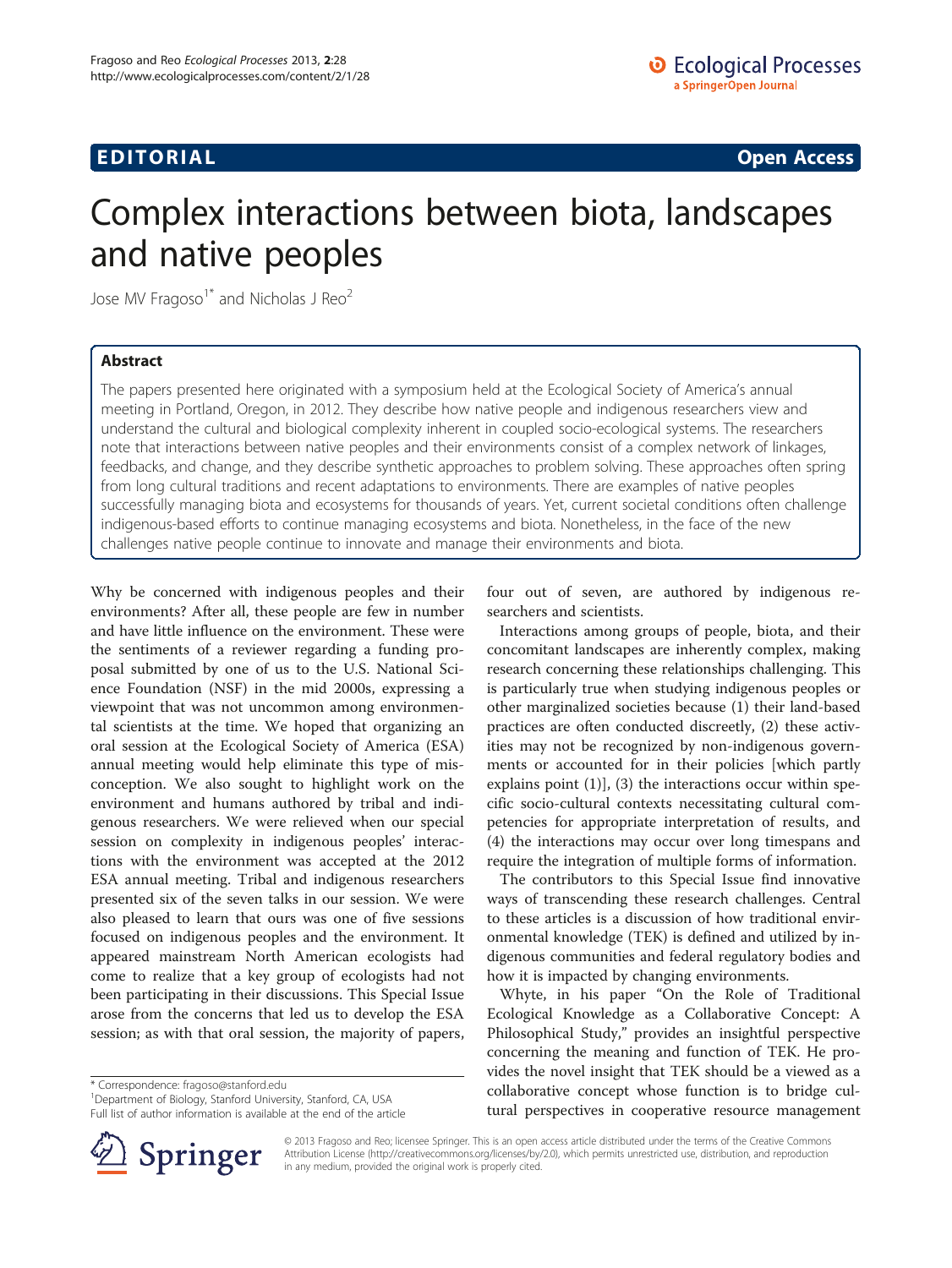or conservation scenarios. He points out that the term TEK is relatively new, including to indigenous and Native peoples. Indigenous resource professionals and harvesters more commonly refer to their relationships with biota and land, or their practices, rather than their "TEK." When they discuss the idea of TEK, it is presented as more of a verb than a noun. Non-indigenous resource professionals are more accustomed to thinking of biological and ecological knowledge as content or fungible information that can be described as an item one acquires through research and practical experiences. Whyte suggests that the concept of TEK can be used strategically to bridge different worldviews and perspectives in the context of resource management and conservation. TEK is then a conceptual area where indigenous and other views can be brought to the discussion of environmental ideas and concerns without fear. In Whyte's view TEK is a "safe place" where people potentially at odds can hold conceptual meetings.

However, Western legal practices often undermine the ability for indigenous communities to utilize TEK. For example, in her paper "Why We Gather: Traditional Gathering in Native Northwest California and the Future of Bio-cultural Sovereignty," Risling Baldy describes how laws and policies of the dominant society can undermine the cultural environmental heritage of indigenous people. Through a contextualized analysis of Lyng v. Northwest Indian Cemetery Protective Association (1988), Risling Baldy shows how the U.S. Supreme Court limited California Indians' ability to conduct land-based cultural practices, impacting their bio-cultural sovereignty. Risling Baldy is Hupa/Yurok/Karuk Indian from California and leverages her personal experiences and TEK to show how Native peoples maintain cultural practices and knowledge despite harmful policy developments such as occurred in the Lyng case. She then demonstrates how decision makers can work closely with indigenous peoples and respect their inherent biocultural sovereignty.

The Lyng ruling is emblematic of a widespread and ongoing approach to natural resource governance that disconnects indigenous people from their spirituality, cultural traditions, and the environment. Once indigenous peoples' resource use and management systems are disrupted, how can they revive important cultural practices and restore associated habitats? Hankins, another indigenous scholar from a California Indian tribe, uses ethnographical methods to develop hypotheses about the effects of California Indian tribes' prescribed burning practices on riparian ecosystems. Similar to Risling Baldy, Hankins' research is informed by TEK. He empirically demonstrated how traditional burning practices improved the diversity and abundance of plant species and enhanced wood structure of the plants used in traditional crafts. This paper fills a research void about fire effects on riparian vegetation and uniquely bases its research hypotheses on local TEK about indigenous habitat management.

Traditional resource management systems like those explored by Hankins are effective in preserving desirable species. However, once a traditionally harvested species gains significant financial value, there exists the possibility that it will be overharvested, causing a collapse of the traditional system. Mandle et al. describe a study of palm-human interactions in India where changing cultural ways appear to have resulted in palm overharvesting. They demonstrate that as indigenous and other local people became more involved in the regional economy, their traditional interaction with the palm species changed and seemed to result in overharvesting. However, Mandle et al. posit that invasion of habitats by an exotic plant species was responsible for the declining harvests, along with social change in the human communities, rather than overharvesting by people. Once again we see how events not directed at indigenous people, in this case invasion by an exotic species coupled with market integration, can unintentionally impact cultural practices.

Anthropogenic change in the natural environment can also disrupt the utilization of TEK. Hoover's paper describes the cultural and physical separation of the Akwesasne Mohawk people from fish and freshwater ecosystems after chemical pollutants from industrial factories were dumped into the St. Lawrence River. This dumping of toxic pollutants led to the U.S. government designating the factory sites a Superfund area. To prevent the poisoning of Tribal members, the government researchers recommended that the Akwesasne Mohawk, especially young people and women of childbearing age, not eat fish since these contained high levels of PCBs and other toxic materials. Most Tribal members followed the recommendation, however this rapid change in diet from fish to highly processed foods exacerbated diabetes and other metabolic conditions in the community. Equally impacted was the relationship Mohawks held with the river, as lack of fishing led to a loss of cultural and linguistic tradition that had linked residents with their environment. This is an example of how regulatory policy has favored affordable remediation over community preservation of traditional environmental knowledge. Thus, Hoover's paper highlights the environmental justice dimensions of environmental disasters when indigenous populations experience disproportionately severe impacts generated by national societies. Policies designed to mitigate environmental disasters can have perverse effects on indigenous peoples when the policies are malformed vis-à-vis culturally